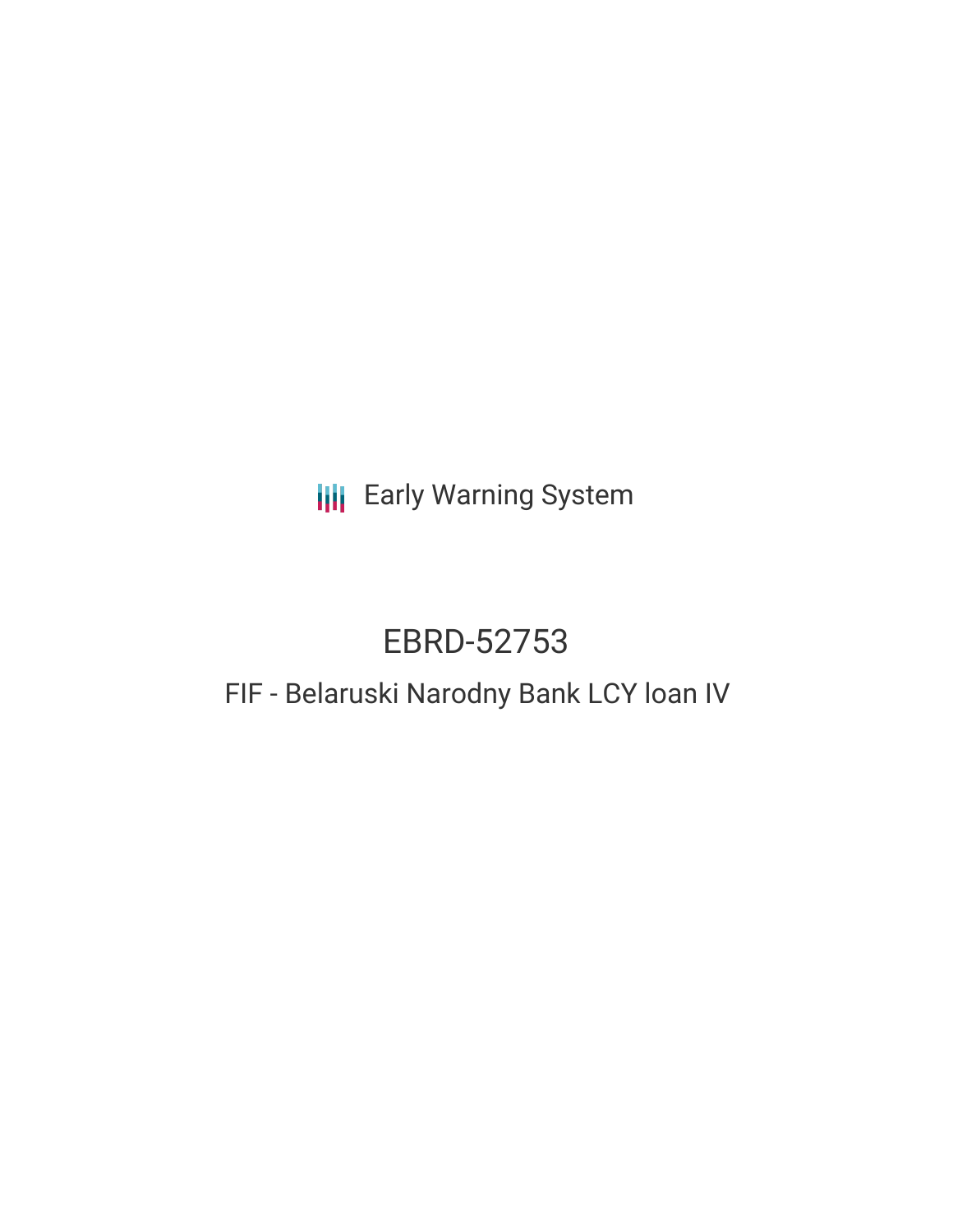

## **Quick Facts**

| <b>Countries</b>               | <b>Belarus</b>                                          |
|--------------------------------|---------------------------------------------------------|
| <b>Financial Institutions</b>  | European Bank for Reconstruction and Development (EBRD) |
| <b>Status</b>                  | Approved                                                |
| <b>Bank Risk Rating</b>        | FI                                                      |
| <b>Voting Date</b>             | 2021-12-08                                              |
| <b>Borrower</b>                | Belaruski Narodny Bank (BNB-Bank)                       |
| <b>Sectors</b>                 | Finance                                                 |
| <b>Investment Type(s)</b>      | Loan                                                    |
| <b>Investment Amount (USD)</b> | $$5.26$ million                                         |
| <b>Project Cost (USD)</b>      | $$5.26$ million                                         |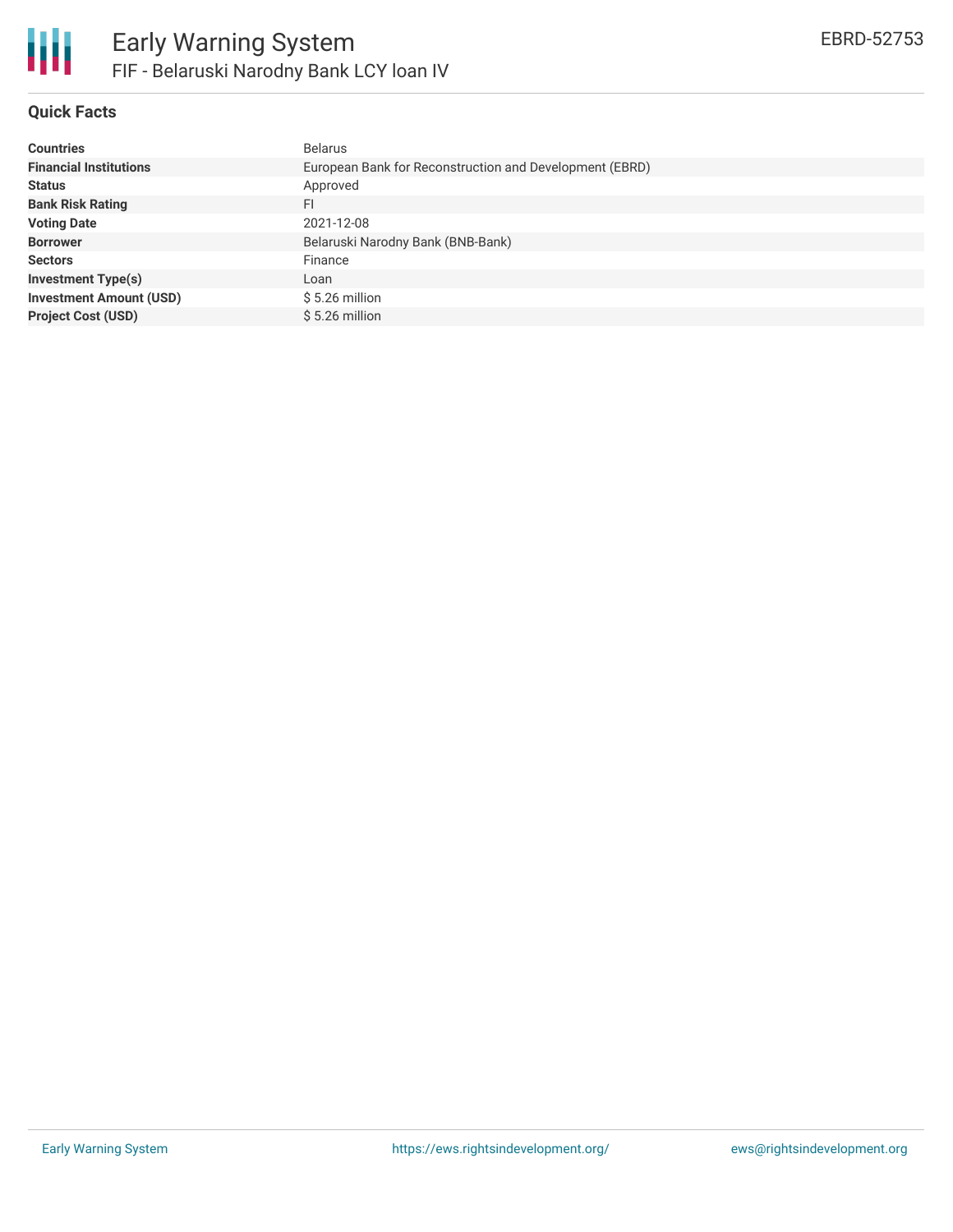

### **Project Description**

According to the bank website, the project consists of the provision of a senior unsecured loan of up to EUR5 million (in local currency equivalent) to Belaruski Narodny Bank (BNB-Bank) for on-lending to local private micro, small and medium-sized enterprises (MSMEs) under Financial Intermediaries Framework (FIF). This project is in line with Belarus country strategy, which is prioritising access to finance for the private sector as well as the promotion of local currency lending in the country.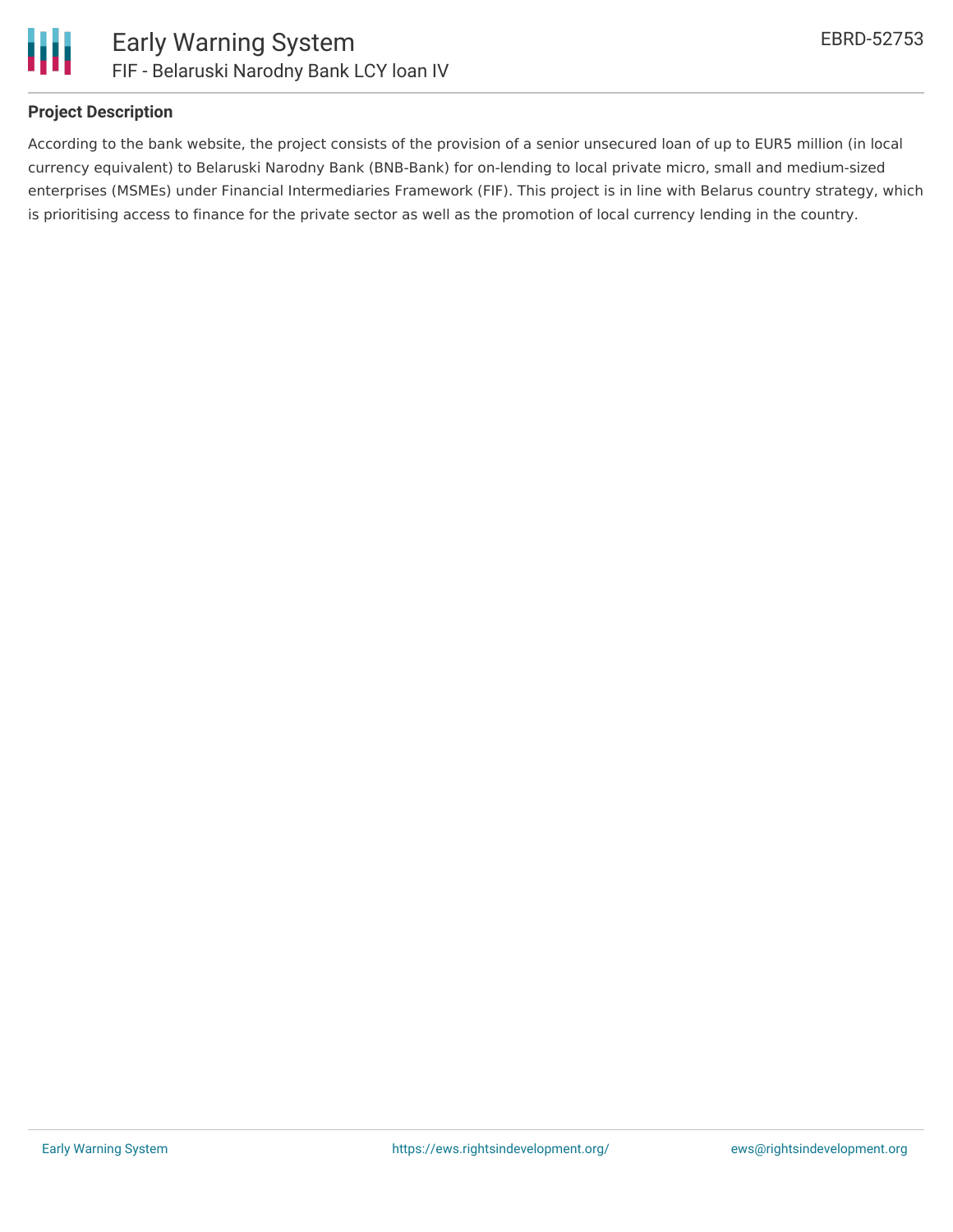#### **Investment Description**

European Bank for Reconstruction and Development (EBRD)

#### **Financial Intermediary**

Financial Intermediary: A commercial bank or financial institution that receives funds from a development bank. A financial intermediary then lends these funds to their clients (private actors) in the form of loans, bonds, guarantees and equity shares. Financial intermediaries include insurance, pension and equity funds. The direct financial relationship is between the development bank and the financial intermediary.

[BELARUSKI](file:///actor/3787/) NARODNY BANK (Financial Intermediary)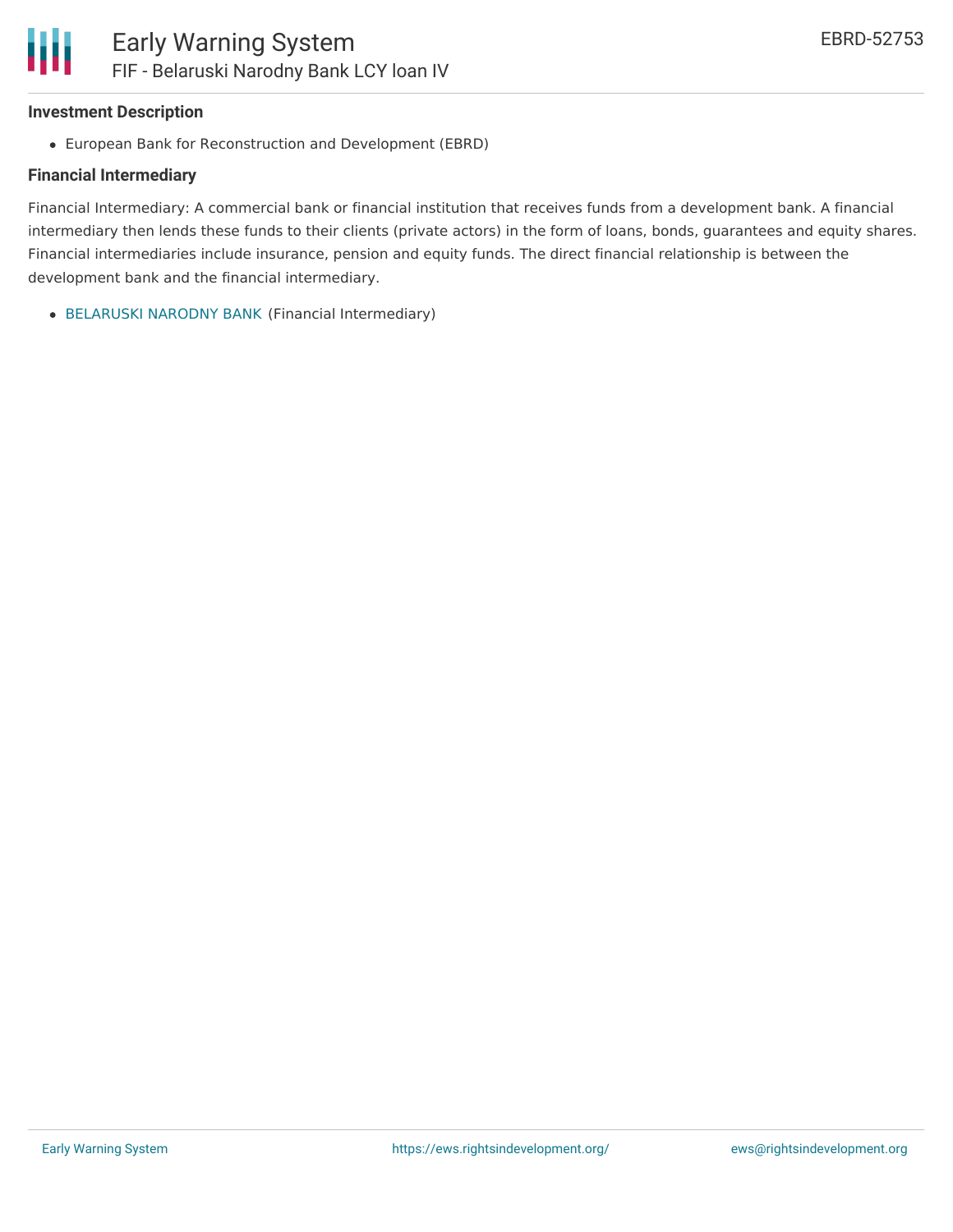COMPANY CONTACT INFORMATION

Anton Slesarev aslesarev@bnb.by +375 17 388 87 75 www.bnb.by 87a Nezavisimosti ave., 220012, Minsk, Republic of Belarus

#### ACCESS TO INFORMATION

You can request information by emailing: accessinfo@ebrd.com or by using this electronic form: https://www.ebrd.com/eform/information-request

#### ACCOUNTABILITY MECHANISM OF EBRD

The Project Complaint Mechanism (PCM) is the independent complaint mechanism and fact-finding body for people who have been or are likely to be adversely affected by an European Bank for Reconstruction and Development (EBRD)-financed project. If you submit a complaint to the PCM, it may assess compliance with EBRD's own policies and procedures to prevent harm to the environment or communities or it may assist you in resolving the problem that led to the complaint through a dialogue with those implementing the project. Additionally, the PCM has the authority to recommend a project be suspended in the event that harm is imminent.

You can contact the PCM at: pcm@ebrd.com or you can submit a complaint online using an online form at: http://www.ebrd.com/eform/pcm/complaint\_form?language=en

You can learn more about the PCM and how to file a complaint at: http://www.ebrd.com/work-with-us/project-finance/projectcomplaint-mechanism.html